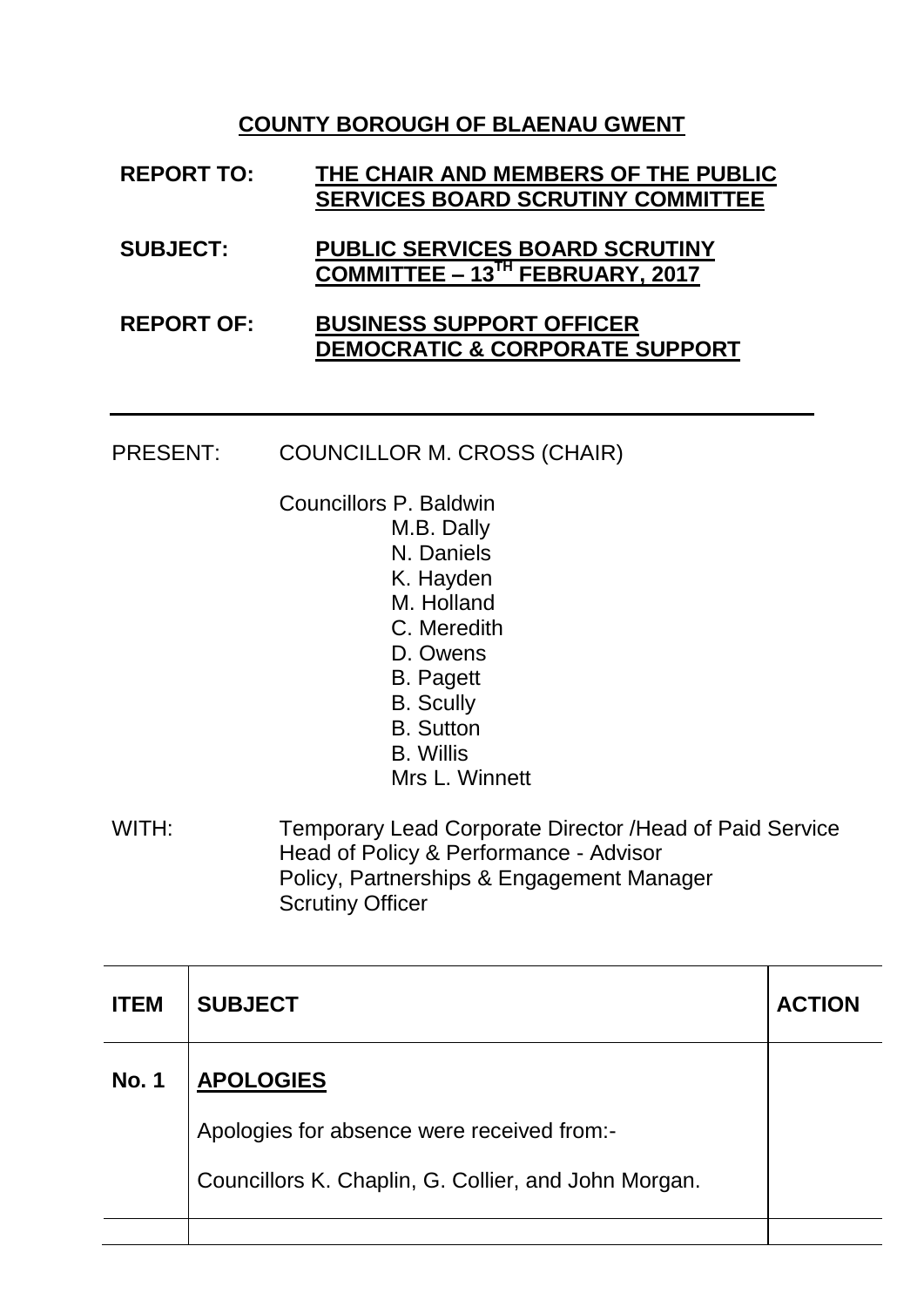# **No. 2 DECLARATIONS OF INTEREST AND DISPENSATIONS**

There were no declarations of interest or dispensations reported.

Councillor B. Scully left the meeting at this juncture.

### **No. 3 PUBLIC SERVICES BOARD TERMS OF REFERENCE**

Consideration was given to the Terms of Reference of the Blaenau Gwent Public Services Board.

The Temporary Lead Corporate Director/Head of Paid Service spoke to the report and outlined the background and content contained therein.

#### **Chair of the Public Services Board**

It was noted that the Leader of the Council had recently delegated responsibility to the Deputy Leader of the Council to chair meetings of the Public Services Board.

### **Terms of Reference**

In response to a Member's question regarding the Terms of Reference, the Lead Corporate Director commented that the key role for scrutiny was to provide challenge and support to the Public Services Board's well-being objectives and review how these objectives would be achieved. He advised that the dates included in the Terms of Reference were at a point in time and had since been reviewed.

#### **Well-being Assessment**

It was noted that the well-being assessment was currently being undertaken. Subsequently, the well-being objectives would be established and a well-being plan formulated stipulating how these objectives could be achieved in due course.

### **Grant Funding**

In reply to a question regarding the resourcing of the wellbeing objectives the Head of Policy & Performance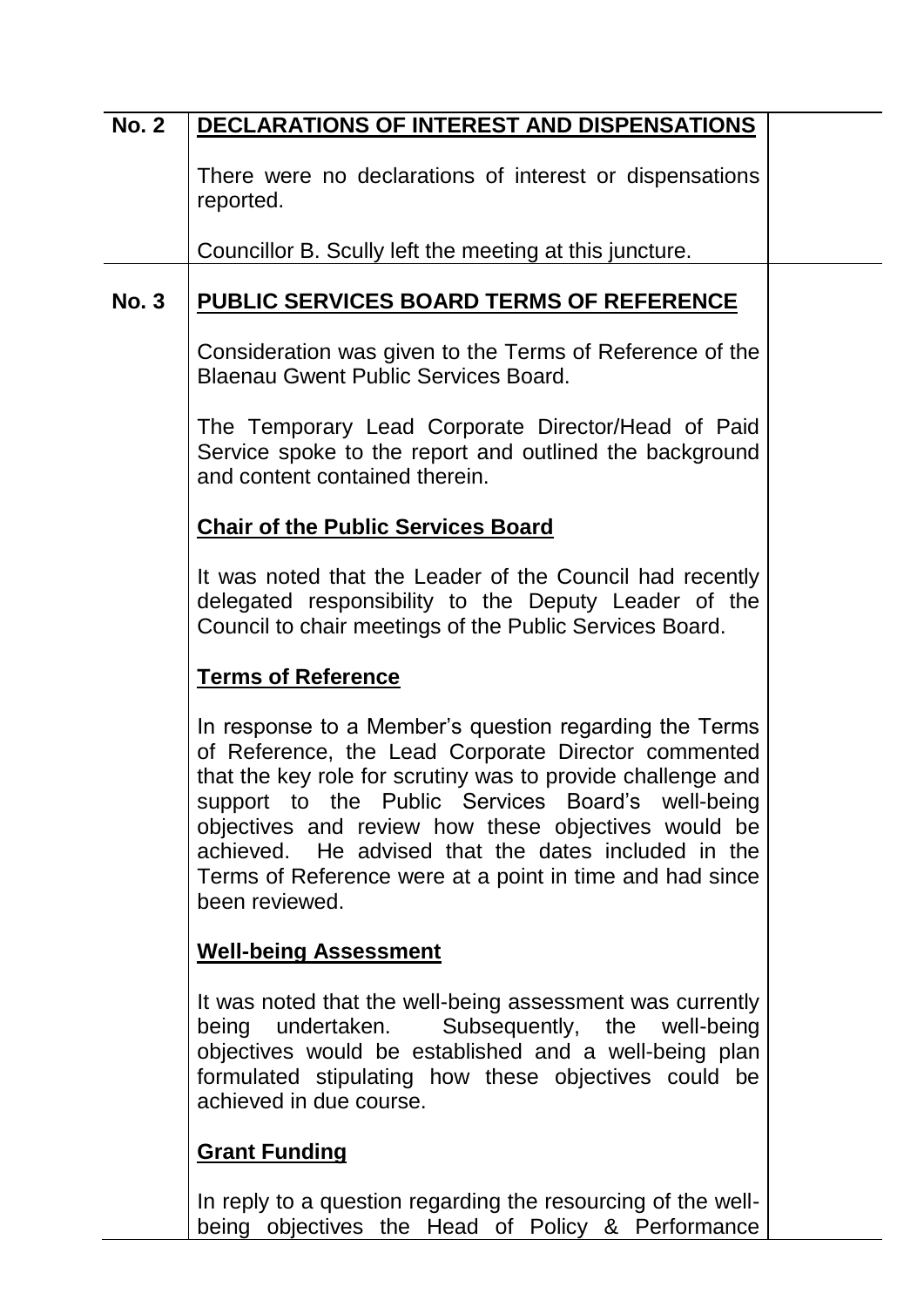advised that previously grant funding had been accessed on a regional basis. However, once the well-being objectives had been agreed and a well-being plan established the Public Services Board would undertake work to determine how it would resource delivery of the functions it had to undertake and the outcomes it had to deliver.

The Lead Corporate Director clarified that the Council would provide administrative support to the Board and it would be for future scrutiny committees to make reports or recommendations to the Board regarding its functions or governance arrangements, the Welsh Government would not provide funding.

## **Role of Scrutiny**

In reply to a Member's question, the Temporary Lead Corporate Director/Head of Paid Service advised that the role of scrutiny would be to hold the Public Service Board to account as the Council was one of the statutory partners on the Public Services Board. It was noted that an annual report would be presented to Scrutiny which would set out the Board's progress in meeting the wellbeing objectives.

The Future Generations (Wales) Act 2015 sets out the requirements of what the Council both currently and in the future can do and this would provide an opportunity to maximise contributions from all partners to meet local objectives and support the Public Services Board's contribution to the national well-being goals.

## **Local Authority Membership on the Board**

Another Member commented that the Public Services Board was a new entity and would evolve over time and enquired as to the number of officers and officer time involved in the work of the Public Services Board.

The Lead Corporate Director informed Members that the Leader/Deputy Leader of the Council and the Lead Corporate Director/Head of Paid Service as statutory members would provide support to the Board and there was an expectation on officers to deliver on well-being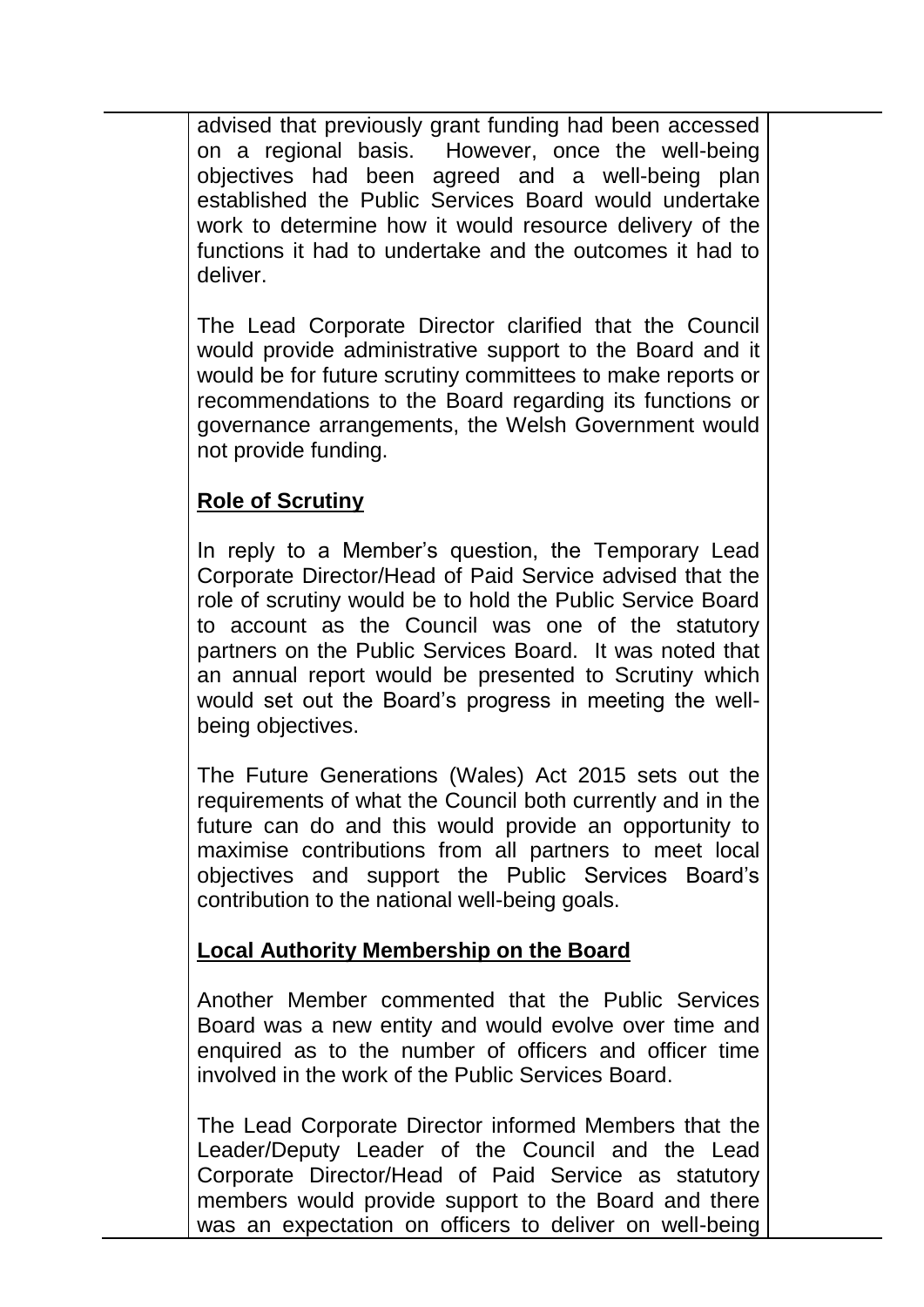objectives but would only be required to attend Board meetings when specific well-being objectives were being discussed.

The Member asked for clarification on the Local Authority's contribution with regard to the number of officers who attended Board meetings, the Head of Policy & Performance clarified that she attended PSB meetings in a support capacity. The Policy, Partnerships & Engagement Manager and the Partnerships Team Leader also support the PSB and strategic partnership function. Other officers would be invited to attend as and when required to discuss specific issues under consideration.

## **Invited Participants**

For clarification, the Temporary Lead Corporate Director/Head of Paid Service advised that the National Statutory Guidance set out by Government recommended that statutory participants must be invited to participate in the activity of the Board and the Gwent Police and Crime Commissioner had been included as an "invited participant".

## **Appendix 1 – Contribution to the Well-being goals**

A Member referred to the Appendix in particular the contribution to the well-being goals and pointed out that the narrative contained in the column "How would your project / activity deliver benefits to our communities" was identical throughout.

The Head of Policy and Performance advised that as the Well-being objectives and plan had not yet been established it would have been premature at this stage to provide further detail. However, once the plan has been established further information could be provided on each of these individual goals. The Terms of Reference state that the PSB has a statutory duty to deliver against the national Well-being goals.

## **Feedback on the Well-being Assessment**

In response to a Member's question regarding feedback from the Well-being Assessment, the Lead Corporate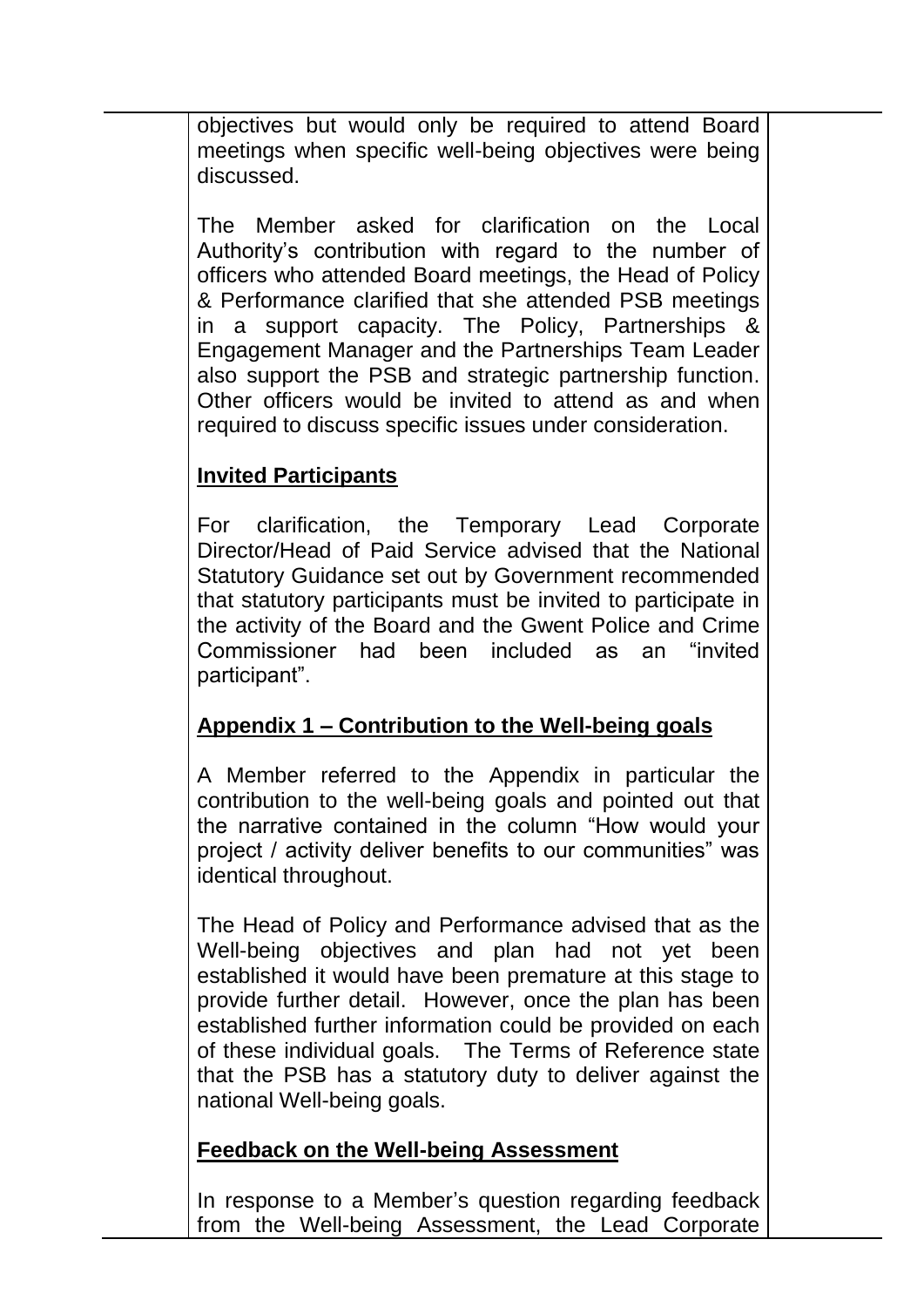|              | Director commented that a collaborative approach had<br>been undertaken with partners and an engagement plan<br>had been developed to involve people in the preparation<br>of the well-being assessment and feedback would be<br>collated and submitted back to the PSB Scrutiny<br>Committee in due course.<br>RESOLVED to recommend, subject to the foregoing, that<br>the report be accepted and the Terms of Reference be<br>accepted. |  |
|--------------|--------------------------------------------------------------------------------------------------------------------------------------------------------------------------------------------------------------------------------------------------------------------------------------------------------------------------------------------------------------------------------------------------------------------------------------------|--|
| <b>No. 4</b> | PUBLIC SERVICES BOARD SCRUTINY COMMITTEE<br><b>INTERIM TERMS OF REFERENCE</b>                                                                                                                                                                                                                                                                                                                                                              |  |
|              | Consideration was given to the Public Services Board<br>Scrutiny Committee interim Terms of Reference.                                                                                                                                                                                                                                                                                                                                     |  |
|              | The Temporary Lead Corporate Director/Head of Paid<br>Service informed Members that the interim Terms of<br>Reference would be in place until the Council elections in<br>May 2017.                                                                                                                                                                                                                                                        |  |
|              | It was noted that the meeting date of $14th$ March, 2014<br>should be amended to read 14 <sup>th</sup> March, 2017.                                                                                                                                                                                                                                                                                                                        |  |
|              | RESOLVED to recommend that the report be accepted<br>and that the Public Services Board Scrutiny Committee<br>interim Terms of Reference be agreed.                                                                                                                                                                                                                                                                                        |  |
|              | FURTHER RESOLVED that the next meeting of the<br>Public Services Board Scrutiny Committee would be<br>2.00p.m. on the 14 <sup>th</sup> March, 2017.                                                                                                                                                                                                                                                                                        |  |
| <b>No. 5</b> | STATUTORY CONSULTATION<br><b>ON</b><br>THE.<br><b>DRAFT</b><br><b>ASSESSMENT OF LOCAL WELL-BEING</b>                                                                                                                                                                                                                                                                                                                                       |  |
|              | Consideration was given to the report of the Temporary<br>Lead Corporate Director / Head of Paid Service, Blaenau<br><b>Gwent County Borough Council.</b>                                                                                                                                                                                                                                                                                  |  |
|              | The Temporary Lead Corporate Director/Head of Paid<br>Service spoke to the report and outlined the background<br>and content contained therein.                                                                                                                                                                                                                                                                                            |  |